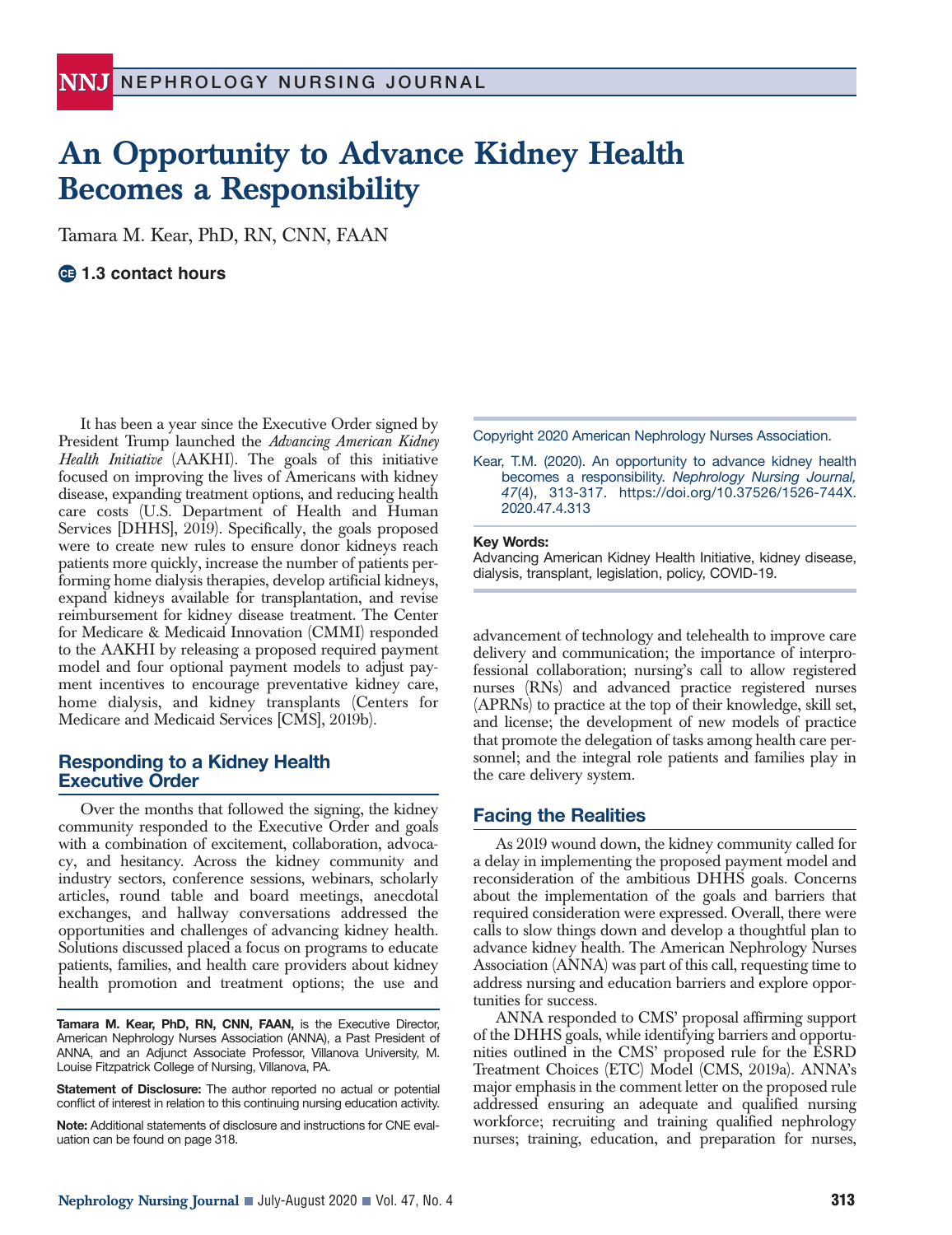| <b>Fiscal Year 2021</b><br><b>Appropriations</b><br><b>Requests</b>                                                | <b>Description</b>                                                                                                                                                                                | <b>Link</b>                                                                                                                            |
|--------------------------------------------------------------------------------------------------------------------|---------------------------------------------------------------------------------------------------------------------------------------------------------------------------------------------------|----------------------------------------------------------------------------------------------------------------------------------------|
| The Nursing<br>Workforce<br>Development<br>Programs                                                                | Nursing community's<br>request of \$278 million in<br>funding to support Health<br><b>Resources &amp; Services</b><br><b>Administration's Nursing</b><br><b>Workforce Development</b><br>Programs | https://www.hrsa.gov/sites/default/files/hrsa/about/budget/budget-<br>justification-fy2021.pdf                                         |
| <b>The National</b><br>Institute of Diabetes<br>and Digestive and<br><b>Kidney Diseases</b><br>(NIDDK)             | Kidney Community's<br>requests of \$3 billion<br>increase for the National<br>Institutes of Health, with a<br>proportional increase for<br>NIDDK.                                                 | https://www.congress.gov/congressional-report/116th-congress/house-<br>report/62/1                                                     |
| The National<br>Institute of Nursing<br>Research (NINR)                                                            | <b>Nursing Community</b><br>Coalition's request of \$182<br>million for NINR                                                                                                                      | https://www.hrsa.gov/sites/default/files/hrsa/about/budget/budget-<br>justification-fy2021.pdf                                         |
| The Agency for<br><b>Healthcare Research</b><br>and Quality (AHRQ)                                                 | Friends of AHRQ's request<br>of \$471 million for AHRQ                                                                                                                                            | https://www.congress.gov/congressional-report/116th-congress/house-<br>report/62/1                                                     |
| KidneyX                                                                                                            | Kidney community's<br>request of \$25 million in<br>funding                                                                                                                                       | https://www.congress.gov/congressional-report/116th-congress/house-<br>report/62/1                                                     |
| <b>Authorizing</b><br><b>Legislation</b><br><b>Requests</b>                                                        | <b>Description</b>                                                                                                                                                                                | <b>Links to House and Senate Bills</b>                                                                                                 |
| The Chronic Kidney<br><b>Disease</b><br>Improvement in<br>Research and<br>Treatment Act (H.R.<br>3912 and S. 1676) | Encourages Members of<br>Congress to cosponsor<br>this act                                                                                                                                        | https://www.congress.gov/bill/116th-congress/house-bill/3912/text                                                                      |
|                                                                                                                    |                                                                                                                                                                                                   | https://www.congress.gov/bill/116th-congress/senate-bill/1676/text                                                                     |
| The Title VIII Nursing<br>Workforce<br><b>Reauthorization Act</b><br>(H.R. 728 and<br>S. 1399)                     | <b>Encourages Senators to</b><br>request a vote on and pass<br>this workforce act                                                                                                                 | https://www.congress.gov/bill/116th-congress/house-bill/728/text<br>https://www.congress.gov/bill/116th-congress/senate-bill/1399/text |
| The Comprehensive<br>Immunosuppressive<br>Drug Coverage for<br>Kidney Transplant<br>Patients Act<br>(H.R. 5534)    | Encourages Members of<br>Congress to cosponsor<br>this bill                                                                                                                                       | https://www.congress.gov/bill/116th-congress/house-bill/5534/text                                                                      |

**Table 1 ANNA's Federal Legislative Agenda for the 116th Congress (2nd Session, 2020)**

continued on next page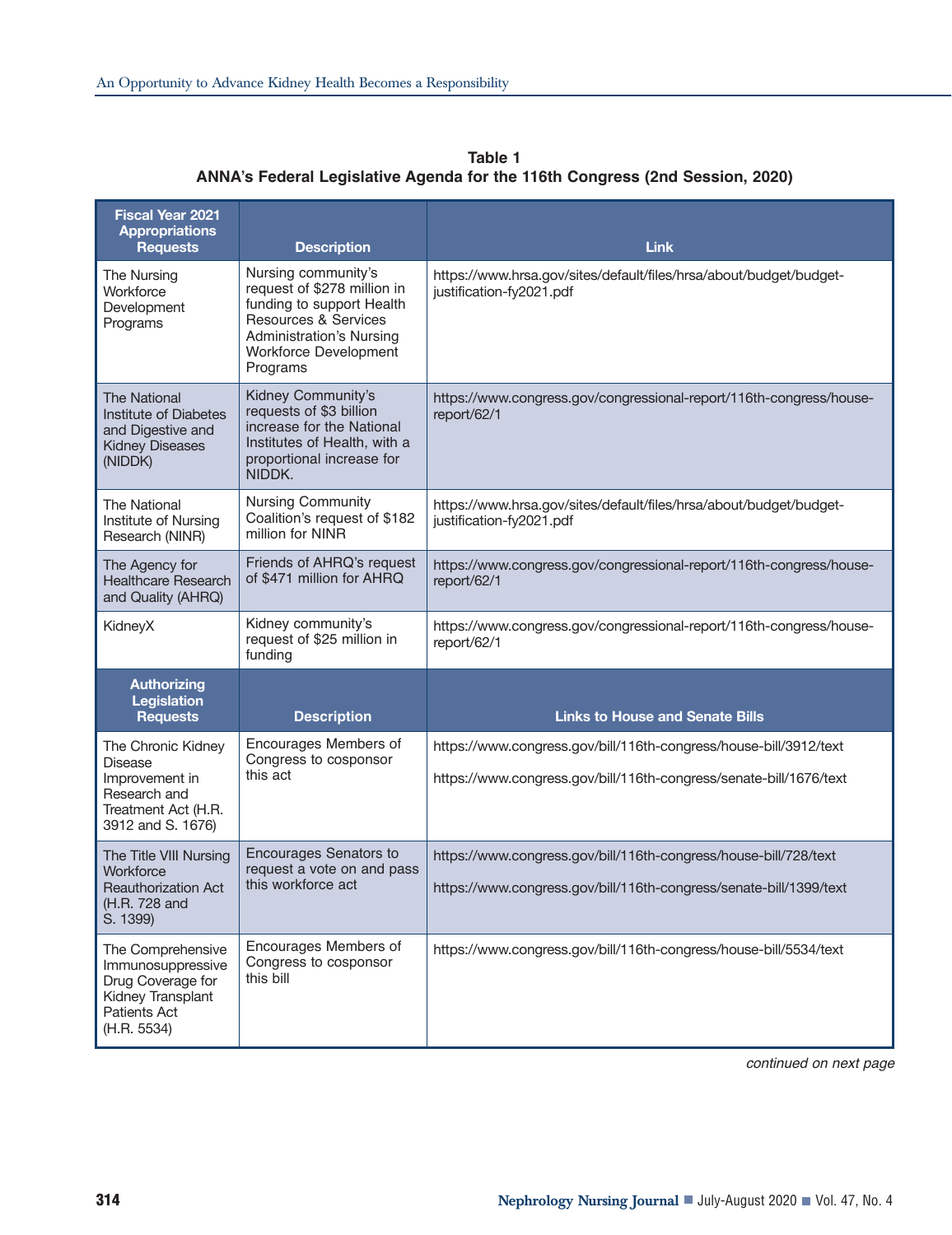## **Table 1 (continued) ANNA's Federal Legislative Agenda for the 116th Congress (2nd Session, 2020)**

| <b>Authorizing</b><br>Legislation<br><b>Requests</b>                                                  | <b>Description</b>                                                                                                | <b>Links to House and Senate Bills</b>                                                                                                 |
|-------------------------------------------------------------------------------------------------------|-------------------------------------------------------------------------------------------------------------------|----------------------------------------------------------------------------------------------------------------------------------------|
| The Living Donor<br>Protection Act (H.R.<br>1224 and S. 511)                                          | Encourages Members of<br>Congress to cosponsor<br>this act                                                        | https://www.congress.gov/bill/116th-congress/house-bill/1224/text<br>https://www.congress.gov/bill/116th-congress/senate-bill/511/text |
| The Home Health<br>Care Planning<br>Improvement Act<br>(H.R. 2150 and<br>S. 296)                      | Encourages Members of<br>Congress to cosponsor<br>this act                                                        | https://www.congress.gov/bill/116th-congress/house-bill/2150/text<br>https://www.congress.gov/bill/116th-congress/senate-bill/296/text |
| The United States<br><b>Cadet Nurse Corps</b><br>Service Recognition<br>Act (H.R. 2056 and<br>S. 997) | Joins with the Nursing<br><b>Community Coalition</b><br>in urging Members of<br>Congress to cosponsor<br>this act | https://www.congress.gov/bill/116th-congress/house-bill/2056/text<br>https://www.congress.gov/bill/116th-congress/senate-bill/997/text |

*Note:* This table includes the entirety of ANNA's Federal Legislative Agenda for 116th Congress (2nd session) (2020) and extends beyond the content discussed in this article.

patients, and caregivers; and six requested actions on the ETC model (ANNA, 2019):

- Extending the implementation period beyond the proposed April 2020 date,
- Providing a ramp-up period to allow time to increase the number of qualified home training nurses,
- Allowing for preparation of an adequate nephrology nursing workforce for home therapies,
- Engaging ANNA in the development of nephrologynursing workforce strategies,
- Consideration of a pilot project to recruit and retain nephrology nurses to the specialty, and
- The use of nephrology nurses in providing guidance on the implementation of DHHS' goals.

The single item that seemed to be a point of agreement across these discussions is that change in kidney care would occur, but it would require time and be a calculated and evolutionary process. Little did the kidney community know that an unforeseen event in early 2020 would change the course of health care and the world indefinitely and intersect with the *Advancing American Kidney Health Initiative*. Chapters in health care and humanity would be written in a few short months, and the ending to this saga would long remain a mystery. This unforeseen event was COVID-19.

#### **A Novel Virus Emerges**

In early 2020, the world started to hear about a novel virus emerging in China. Soon this virus would spread globally, and the impact of this virus ranged from no symptoms to death in infected populations. In early March, the United States started to realize the impact of COVID-19 and its effects on health care systems, and providers started to take hold. There were not enough health care providers in COVID-19 hot spot areas, and calls were being made for providers to volunteer to work in these areas. It was no longer safe for patients and families to enter health care systems unless it was a medical emergency, and long-term care facilities were seeing rapid transmission of the contagion. Health care providers were contracting the virus, and patients were dying at an increasing rate. Global health care systems were taxed in ways not seen in modern times.

#### **Rapid Changes in Care Delivery and Regulations**

Early data on the most severe complications of COVID-19 led researchers to believe it was a disease that primarily impacted the heart and lungs. Then, in early April, the impact of COVID-19 on the kidneys hit a tipping point. Patients with healthy kidneys before contracting COVID-19 were experiencing acute kidney injury (AKI) in growing numbers and were in need of kidney replacement therapy (American Society of Nephrology, 2020). The call from the kidney community stated there were not enough staff or equipment to manage patients with acute and chronic kidney failure in hot spot areas.

There were rapid changes in the provision of care because patients receiving therapies to manage impaired kidney function were reluctant to enter facilities due to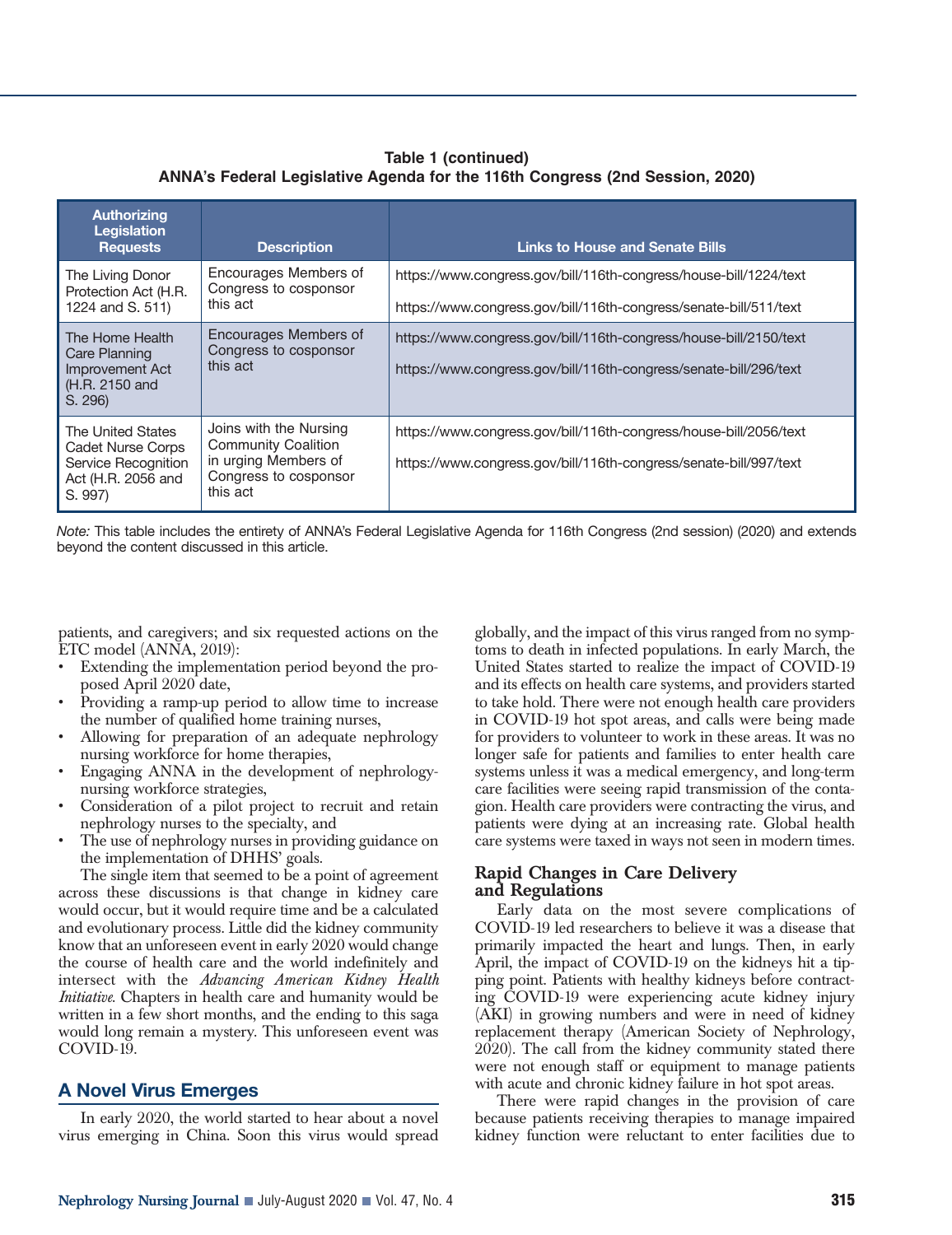concerns about COVID-19. These concerns were compounded by a lack of personal protective equipment available to providers and patients. Providers were also reluctant to bring a population with an impaired immune system into health care settings unnecessarily and unprotected. Telehealth quickly became an efficient way to conduct patient visits and deliver care. Telehealth caught on in a matter of weeks and was implemented across transplant centers, chronic kidney disease (CKD) clinics, and dialysis settings.

There were other changes occurring in health care settings to prepare for and address the influx of patients with COVID-19. Some states temporarily suspended and waived practice agreement requirements for APRNs. The National Council of States Boards of Nursing (2020) compiled information about the emergency action plans by states related to the Nurse Licensure Compact. These data included whether the state was in the compact, the presence of an emergency licensing waiver to address the needs from COVID-19, and applicable statutory and administrative provisions. These changes allowed greater flexibility in practice settings for APRNs and RNs to address this health care emergency.

### **The Kidney Community Responds to COVID-19**

Therapies not often the primary modality to manage AKI, such as acute start peritoneal dialysis, were being implemented in growing numbers of patients with kidney impairment from the virus. New pieces of equipment and technologies were being used to manage the cases of kidney failure and keep safe nephrology nurses and patient care technicians who were providing hemodialysis treatments for many hours in the room of a patient who was COVID-19-positive. Industry, associations, departments of health, health care systems, and providers stepped up to deploy staff with nephrology skills and equipment to areas with large numbers of patients with kidney failure in acute care settings. Innovation was leading out of necessity.

Nephrology-based health care associations responded to COVID-19 by quickly developing webinars that were offered across multiple associations at no charge. There was networking among associations to get this new knowledge, which was changing by the day, to providers on the front lines of care. Webinars attracted record numbers of attendees because the information was in high demand. Articles, podcasts, and interviews shared the knowledge of health care providers working on the front lines of COVID-19.

In an attempt to decrease the burden on hospitals and health care workers, dialysis providers collaborated to cohort patients testing positive for COVID-19 across their combined networks with the goal of treating as many patients as possible in the outpatient setting. The use of telehealth was growing exponentially to protect this vulnerable population with kidney disease. Patients who engaged in telehealth services reported rapidity and ease in

seeing their provider. Transportation, associated costs, and parking were no longer barriers to achieving timely care.

Just like in 2019 on the heels of the signing of the Executive Order that launched the Advancing American Kidney Health Initiative, there was collaboration and partnership across the kidney community in efforts to provide the safest and most efficient care to patients with kidney disease. While these groups were collaborating, strides were being made to address many of the goals of the Executive Order that a few months earlier were thought to be far reaching and time intensive.

# **Where Do We Go from Here?**

The final chapters of the COVID-19 story have not been written. There is much to learn about the impact of this novel virus on the human body, including the kidneys. There must be a continued focus on collaborating with patients to improve telehealth, communication, and early access to care. Telehealth allows for timely care in the patient's natural environment, removing many barriers that prevent patients from seeking preventative and ongoing care. What is known is that through the Advancing American Kidney Health Initiative and COVID-19, the kidney community has grown stronger together, and often, we are speaking with a unified voice or discussing situations when our messages and views may differ.

The kidney community has banded together to request that the 116th Congress appropriate funding to support the advancement, research, innovation, and education needed to promote kidney health. Such Fiscal Year 2021 requests by ANNA and the kidney community include a \$3 billion increase for the National Institutes of Health (NIH), with a proportional increase for the National Institute of Diabetes and Digestive Kidney Diseases (NIDDK), to address many of those original goals of the Advancing American Kidney Health initiative (ANNA, 2020). These goals incorporate improving technology, including home therapies, focusing on preventative care and educational programs that address COVID-19 and kidney failure, and general preventative education related to improving kidney health.

ANNA supports the kidney community's request of \$25 million in funding for The Kidney Innovation Accelerator, known as KidneyX, to facilitate research and development into alternative and innovative methods of diagnosing, preventing, and treating kidney disease (DHHS, 2020). KidneyX is a public-private partnership between the DHHS and the American Society of Nephrology to accelerate innovation in the prevention, diagnosis, and treatment of kidney diseases to improve the lives of the 850 million people worldwide affected by kidney diseases by accelerating the development of drugs, devices, biologics, and other therapies.

ANNA encourages Members of Congress to cosponsor the Chronic Kidney Disease Improvement in Research and Treatment Act (H.R. 3912 and S. 1676) (Departments of Labor, Health and Human Services, Education, and